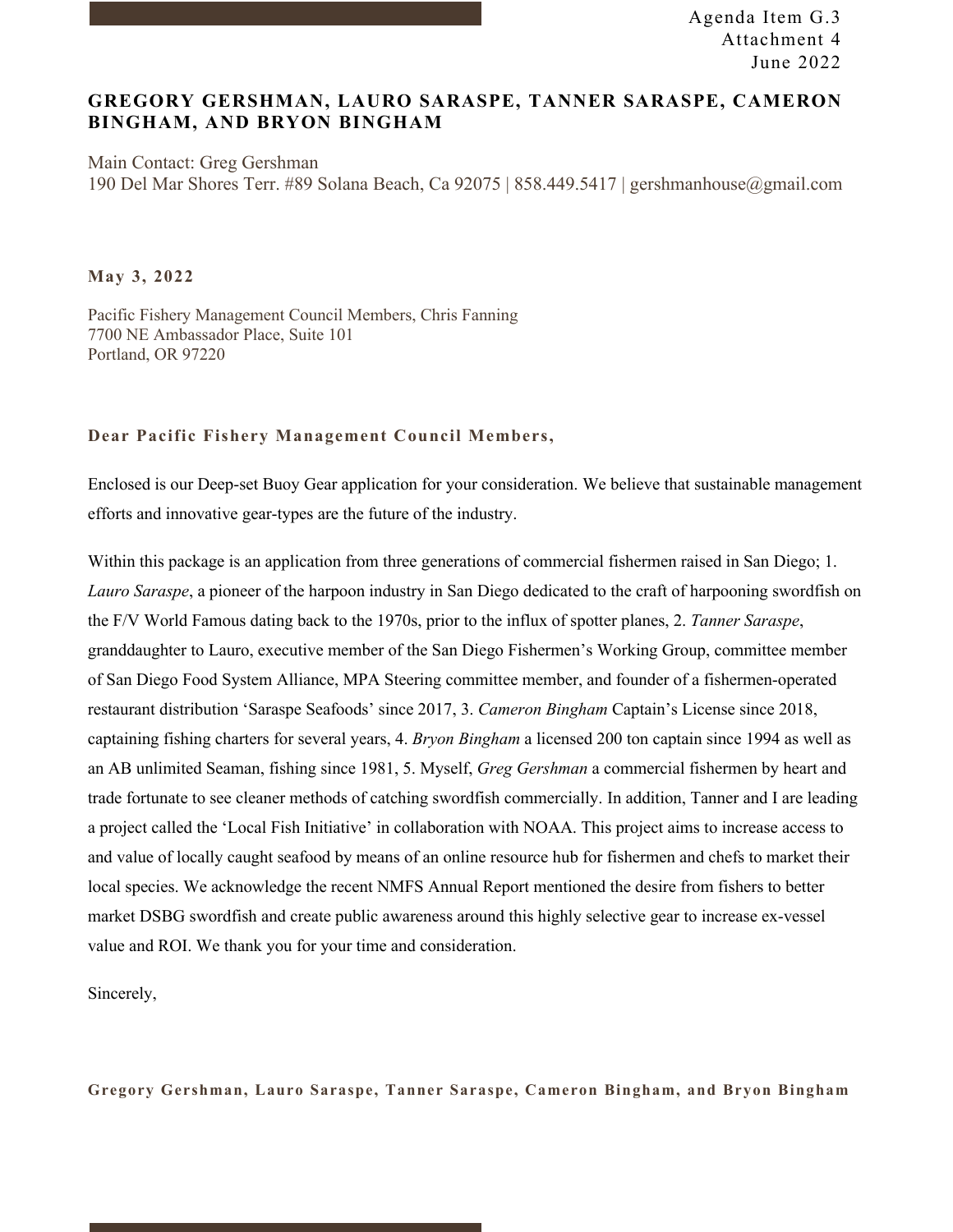# **PACIFIC FISHERY MANAGEMENT COUNCIL Deep-Set Buoy Gear Exempted Fishing Permit Application Form**

*Please refer to the instructions for specifics on filling out your application.*

## **1) Application Date:** April 29, 2022

**Commercial Fishing Experience:**

### **2) Applicant(s)\*:**

a) Name: Gregory Gershman Phone No:  $(858)$ <sup>449</sup> - <sup>5417</sup>

 $\text{E}_{\text{mail}:}$  gershmanhouse@gmail.com

Address: 249 S. Highway 101 Suite 307 Solana Beach, CA 92075-1807

Commercial Fishing Permits Held: CF License, HMS permit, Lobster Crewmember, Commercial trap, Ocean Enhancement,

Ca Swordfish Permit

| COMMETCIAL FISHING EXPETIENCE: |          |  |
|--------------------------------|----------|--|
|                                | Years of |  |

|                      | Years of   | Gear type / Type of participation                                                                                                                                                  |
|----------------------|------------|------------------------------------------------------------------------------------------------------------------------------------------------------------------------------------|
|                      | experience | (captain, crew, vessel owner, etc.)                                                                                                                                                |
| <b>DSBG</b>          |            | Aware of gear/logistics/operations for DSBG                                                                                                                                        |
| Other swordfish gear |            | Crew aboard Harpoon vessel and Hook & Line boat                                                                                                                                    |
| Other gear type(s)   | 12         | Commercial Vessel(s) Owner, fishing primarily open-access, rod &<br>reel, and HMS species. Crew/deckhand on Commercial Vessel for<br>fixed gear of spot prawn, lobster, rock crab. |

b) Name: \_\_\_\_\_\_\_\_\_\_\_\_\_\_\_\_\_\_\_\_\_\_\_\_\_\_\_\_\_\_\_\_\_\_ Phone No: (\_\_\_)\_\_\_\_\_\_\_\_- \_\_\_\_\_\_\_\_\_\_\_ Lauro Saraspe 858 228 7493

 $E_{\text{mail:}}$   $\frac{\text{tonisarase} @ \text{gmail.com}}{\text{cmation:}}$ 

Address: \_1645 Yost Dr. San Diego, CA 92109 and the control of the control of the control of the control of the control of the control of the control of the control of the control of the control of the control of the contr

Commercial Fishing Permits Held: Ca Commercial Fishing License, Lobster Operator, Southern Rock Crab, Drift Gillnet Permit, Swordfish State waters, Swordfish Federal Waters, Lobster Crewmember

#### **Commercial Fishing Experience:**

| -                    |            |                                                                                                                                                                                                                                   |
|----------------------|------------|-----------------------------------------------------------------------------------------------------------------------------------------------------------------------------------------------------------------------------------|
|                      | Years of   | Gear type / Type of participation                                                                                                                                                                                                 |
|                      | Experience | (captain, crew, vessel owner, etc.)                                                                                                                                                                                               |
| <b>DSBG</b>          | 0          |                                                                                                                                                                                                                                   |
| Other swordfish gear | $25+$      | Captain & Owner of F/V World Famous for 25+ years (Harpoon Vessel<br>in San Diego)                                                                                                                                                |
| Other gear type(s)   | 70 years   | Commercial Skiff owner, captain, operator since 1952.<br>Captain & Owner of F/V World Famous for 25+ years (Harpoon Vessel in<br>San Diego), Crewmember Fished drift gillnet gear and owned and operated the drift gillnet vessel |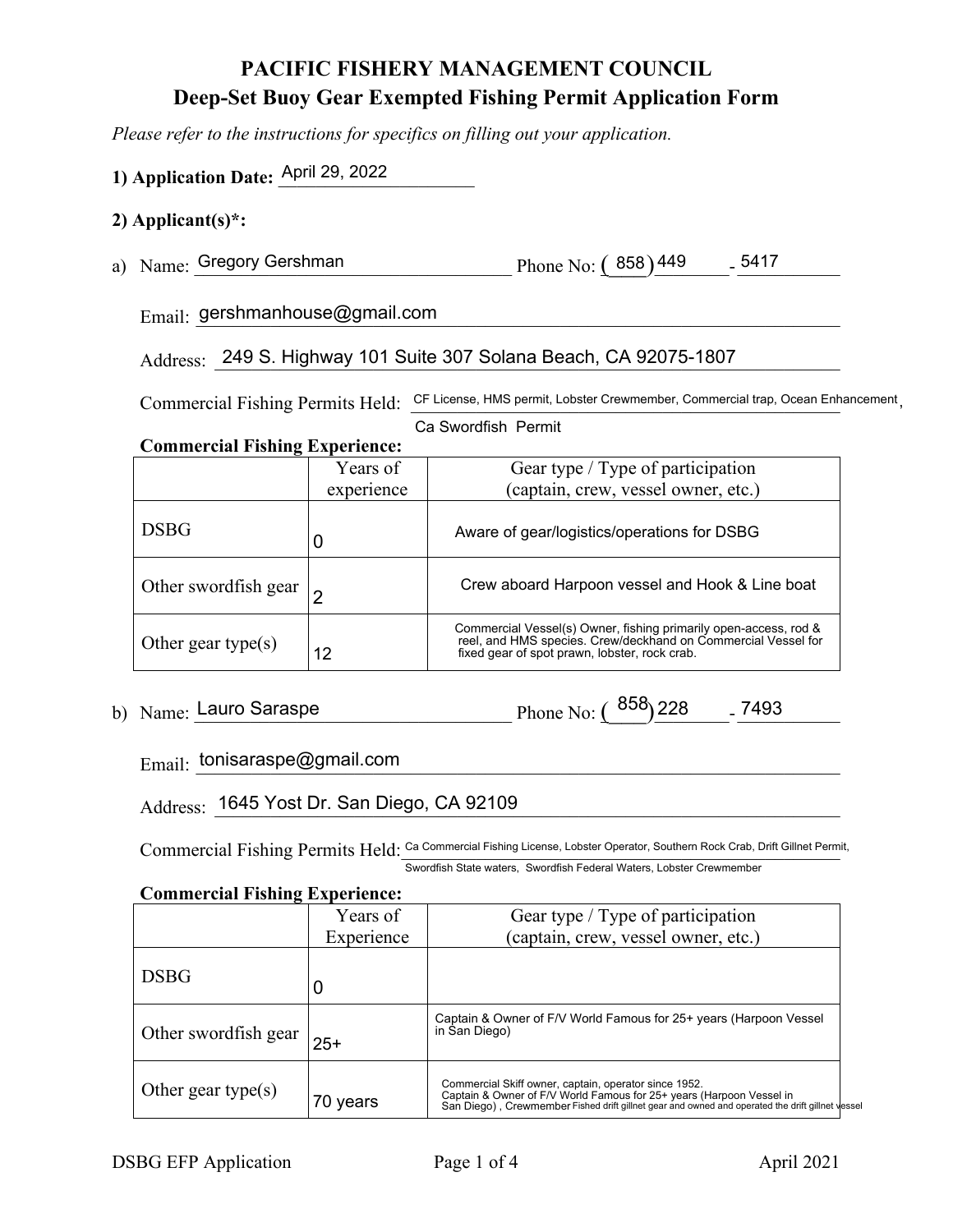### **3) Number of vessels\*:** <u>1</u>

| a) Vessel Name: Tanner Renee                                                                                                                                                                                                                                   | <b>Registration Number:</b> | 1085227 |  |  |  |
|----------------------------------------------------------------------------------------------------------------------------------------------------------------------------------------------------------------------------------------------------------------|-----------------------------|---------|--|--|--|
| Name of Operator: Gregory Gershman                                                                                                                                                                                                                             |                             |         |  |  |  |
| Commercial Fishing Permits Held: Commercial Fishing Vessel Registration, HMS Permit (all current)                                                                                                                                                              |                             |         |  |  |  |
|                                                                                                                                                                                                                                                                |                             |         |  |  |  |
|                                                                                                                                                                                                                                                                |                             |         |  |  |  |
| Commercial Fishing Permits Held: New York 1997 and School and Theorem 2008                                                                                                                                                                                     |                             |         |  |  |  |
| *List information for additional EFP applicants/vessels/participants on a separate page.<br>See attached EFP applicant, vessel, participant info.                                                                                                              |                             |         |  |  |  |
| 4) Do any of the applicants/vessel operators have current/pending state or federal violations                                                                                                                                                                  |                             |         |  |  |  |
| in any commercial fishery? $\Box$ Yes $\Box$ No (If yes, follow-up on the nature and status of any<br>violations may be required as part of the application review process.)                                                                                   |                             |         |  |  |  |
| 5) Duration: The EFP will normally be issued for a two-year period from the date of issuance.<br>If you have good reason for receiving an EFP for a longer period, specify the requested number<br>of years and provide justification for the longer duration: |                             |         |  |  |  |
| We request a two-year period from the date of issuance, and acknowledge should the gear-type undergo change in regulation, we wish to be considered for the limited-entry permit.                                                                              |                             |         |  |  |  |
|                                                                                                                                                                                                                                                                |                             |         |  |  |  |
|                                                                                                                                                                                                                                                                |                             |         |  |  |  |
| 6) Intended DSBG Configuration (see Attachment A): $\Box$ Standard                                                                                                                                                                                             | $\Box$ Linked               |         |  |  |  |
| Describe proposed gear modifications (if any) that differ from the descriptions in Attachment A:                                                                                                                                                               |                             |         |  |  |  |
| We have no intentions to propose a modified gear configuration at this time.                                                                                                                                                                                   |                             |         |  |  |  |
|                                                                                                                                                                                                                                                                |                             |         |  |  |  |
|                                                                                                                                                                                                                                                                |                             |         |  |  |  |
|                                                                                                                                                                                                                                                                |                             |         |  |  |  |
|                                                                                                                                                                                                                                                                |                             |         |  |  |  |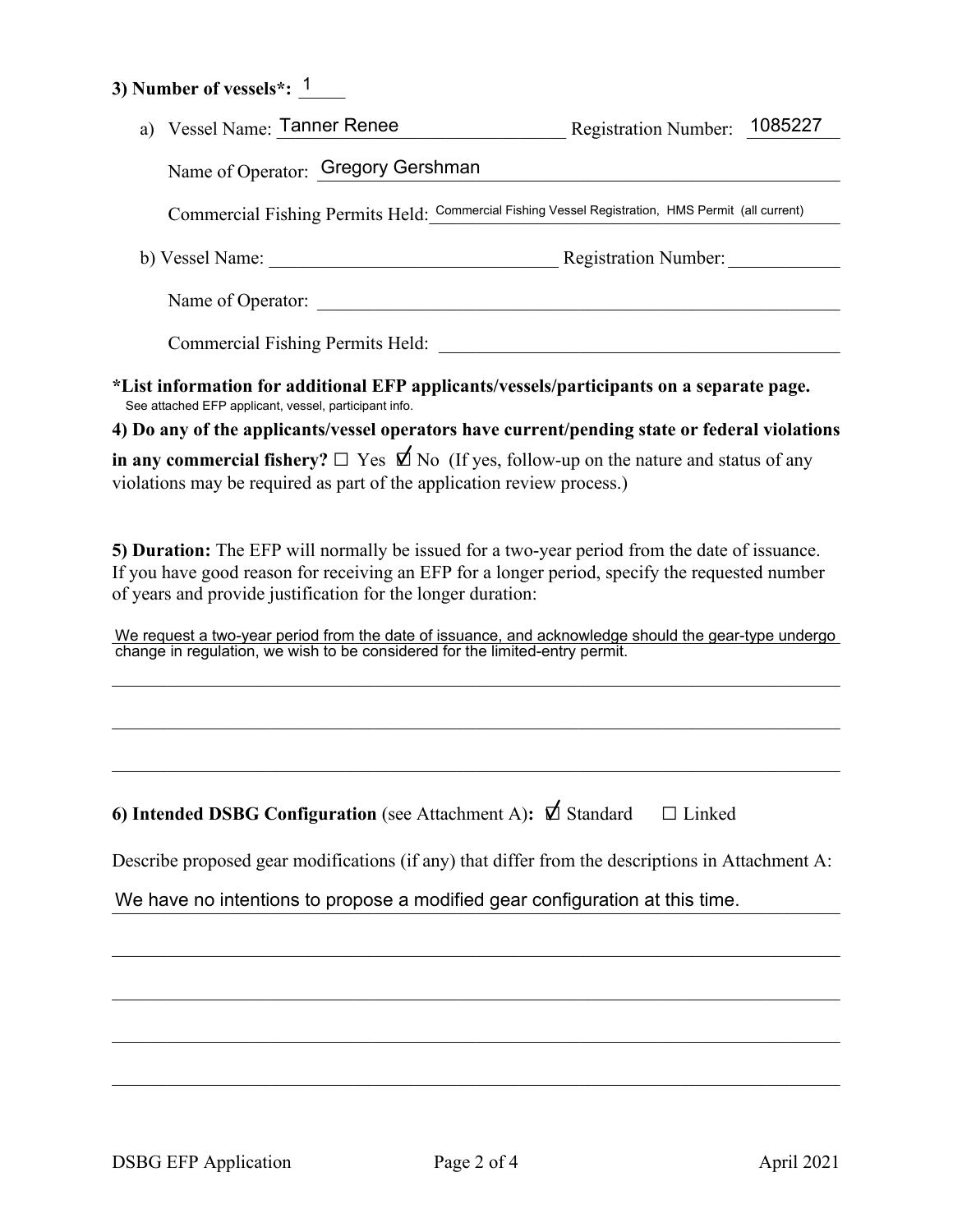### **7)** Do you intend to target any species other than swordfish?  $\Phi$  Yes □ No

(This does not include other species that may caught incidentally when targeting swordfish.) If you do plan to use the gear to catch other species, list the species and how the fishing method you plan to use would differ (depth, time of day, season, etc.)**:**

\_\_\_\_\_\_\_\_\_\_\_\_\_\_\_\_\_\_\_\_\_\_\_\_\_\_\_\_\_\_\_\_\_\_\_\_\_\_\_\_\_\_\_\_\_\_\_\_\_\_\_\_\_\_\_\_\_\_\_\_\_\_\_\_\_\_\_\_\_\_\_\_\_\_\_\_\_\_

\_\_\_\_\_\_\_\_\_\_\_\_\_\_\_\_\_\_\_\_\_\_\_\_\_\_\_\_\_\_\_\_\_\_\_\_\_\_\_\_\_\_\_\_\_\_\_\_\_\_\_\_\_\_\_\_\_\_\_\_\_\_\_\_\_\_\_\_\_\_\_\_\_\_\_\_\_\_

We would like the option to fish the third optional hook at >90m to fish opah, and common thresher when available, remain within the immediate area (<3 nm) of any one piece of gear. Other gear that may be on vessel would<br>include rod and reel fishing equipment. That gear will not interrupt our effectiveness of tending to DSBG otherwise, we do not plan to use the gear to catch other species. We will continuously monitor visually and include rod and reel fishing equipment. That gear will not interrupt our effectiveness of tending to DSBG.

### **8) Fishing Area and Effort:**

| Area                                                   | Number of        | Estimated fishing effort  |
|--------------------------------------------------------|------------------|---------------------------|
|                                                        | vessels / Vessel | in number of days or sets |
|                                                        | names            |                           |
| Southern California Bight (Pt. Conception to the U.S.- |                  |                           |
| Mex. Border)                                           | / Tanner Renee   | up to 50 days             |
|                                                        |                  |                           |
| Central California (Point Reyes to Point Conception)   | 1/ Tanner Renee  | up to 25 days             |
| Northern California (42° N. latitude to Point Reyes)   |                  |                           |
|                                                        |                  |                           |
| Oregon (Columbia River to 42° N. latitude)             |                  |                           |

### **Please note that applications to fish outside the Southern California Bight will be looked on more favorably in the review process.**

Additional information you think would be helpful in reviewing the application concerning where you plan to fish and the amount of fishing:

F/V Tanner Renee is a sturdy and well-built downeast style vessel with a fuel efficient 420hp manner. This vesser is equipped with electronics comiguration (radar, depthsodinger, plotter,<br>autopilot gps), a generator, a 65 gallon live bait well, a tower, a large in deck fish box and sufficient  $\mathcal{L}_{\mathbf{y}}$ caterpillar main engine making it a suitable boat to get to the fishing grounds in a cost-effective manner. This vessel is equipped with electronics configuration (radar, depthsounder, plotter, deck space for fish bags and ice storage.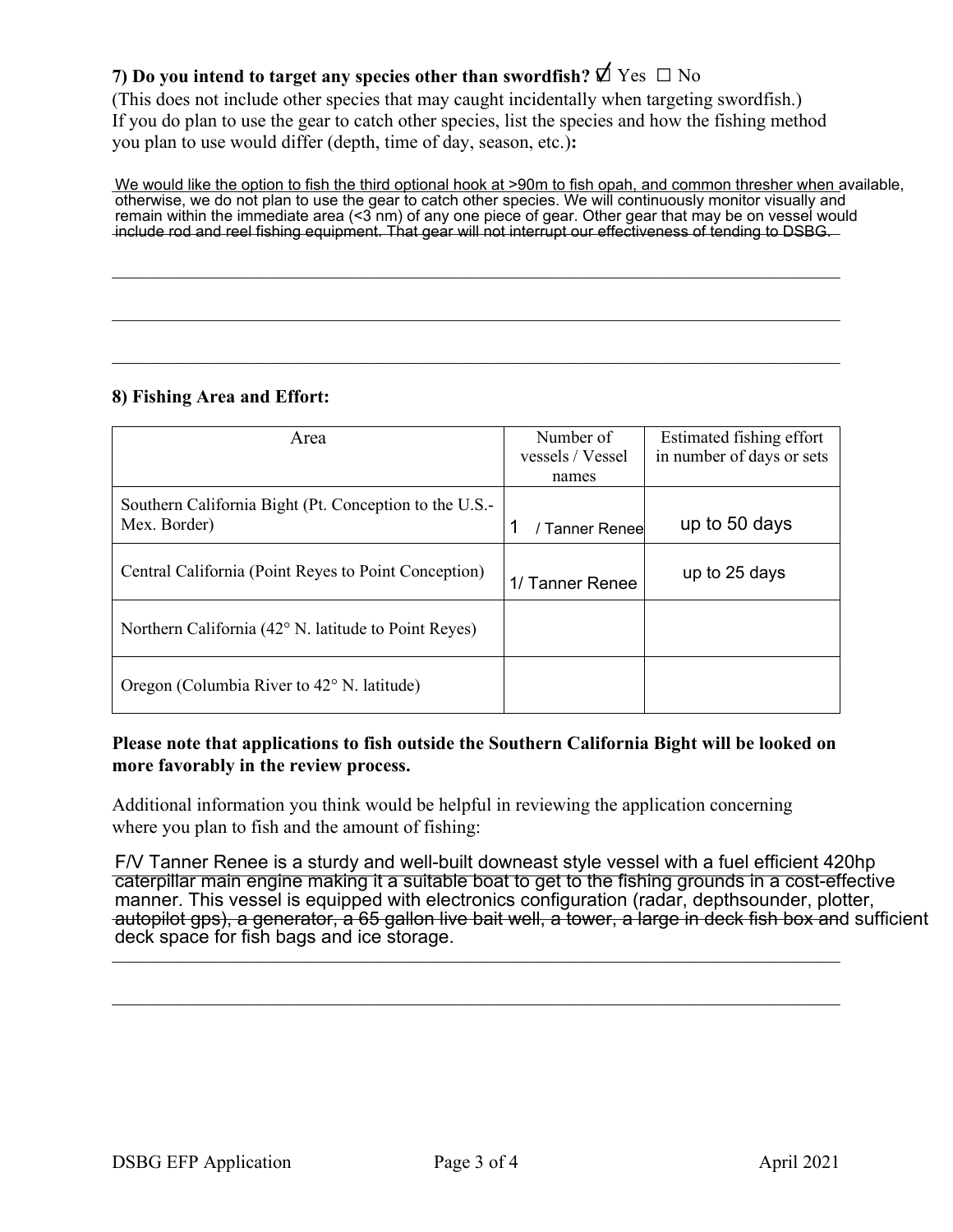**9) Data Gaps:** Will your EFP fishing specifically address any of the following data gaps? (See Attachment B for descriptions)

 $\Delta$  Active gear tending

 $\Delta$  Gear conflicts/number of vessels

 $\bigtriangledown$  Gear configuration

 $\bigtriangledown$  Concurrent gear use

Explain what methods you would use, or information you plan to gather, to address the data gaps you checked off above:

\_\_\_\_\_\_\_\_\_\_\_\_\_\_\_\_\_\_\_\_\_\_\_\_\_\_\_\_\_\_\_\_\_\_\_\_\_\_\_\_\_\_\_\_\_\_\_\_\_\_\_\_\_\_\_\_\_\_\_\_\_\_\_\_\_\_\_\_\_\_\_\_\_\_\_\_\_\_

 $\mathcal{L}_\mathcal{L} = \mathcal{L}_\mathcal{L} = \mathcal{L}_\mathcal{L} = \mathcal{L}_\mathcal{L} = \mathcal{L}_\mathcal{L} = \mathcal{L}_\mathcal{L} = \mathcal{L}_\mathcal{L} = \mathcal{L}_\mathcal{L} = \mathcal{L}_\mathcal{L} = \mathcal{L}_\mathcal{L} = \mathcal{L}_\mathcal{L} = \mathcal{L}_\mathcal{L} = \mathcal{L}_\mathcal{L} = \mathcal{L}_\mathcal{L} = \mathcal{L}_\mathcal{L} = \mathcal{L}_\mathcal{L} = \mathcal{L}_\mathcal{L}$ 

\_\_\_\_\_\_\_\_\_\_\_\_\_\_\_\_\_\_\_\_\_\_\_\_\_\_\_\_\_\_\_\_\_\_\_\_\_\_\_\_\_\_\_\_\_\_\_\_\_\_\_\_\_\_\_\_\_\_\_\_\_\_\_\_\_\_\_\_\_\_\_\_\_\_\_\_\_\_

\_\_\_\_\_\_\_\_\_\_\_\_\_\_\_\_\_\_\_\_\_\_\_\_\_\_\_\_\_\_\_\_\_\_\_\_\_\_\_\_\_\_\_\_\_\_\_\_\_\_\_\_\_\_\_\_\_\_\_\_\_\_\_\_\_\_\_\_\_\_\_\_\_\_\_\_\_\_

See attached document with explanation.

### **10) Reporting Requirements and Observer Coverage:**

- You must maintain a logbook for reporting catch and other operational information (such as time and location of catch) in a format specified by National Marine Fisheries Service
- Up to 100% observer coverage may be required on your EFP fishing trips
- Data gathered as part of the EFP will be publicly available

 $\Delta$  I acknowledge the above conditions, and verify that I am willing and able to cover the cost of any level of observer coverage required under permit terms and conditions.

If you are unable to cover the entire cost of the observer coverage requirement, please explain what portion you may be able to cover and identify other sources of funding which may be available to help you cover observer costs.

|                                | <b>Bryon Bingham</b> | Cameron Bingham |
|--------------------------------|----------------------|-----------------|
|                                |                      |                 |
| 11) Applicant(s) Signature(s): |                      |                 |
|                                |                      |                 |
| Tanner R. Saraspe              |                      |                 |
| <b>Tanner Saraspe</b>          | Gregory Gershman     | Lauro Saraspe   |
| <b>DSBG EFP Application</b>    | Page 4 of 4          | April 2021      |
|                                |                      |                 |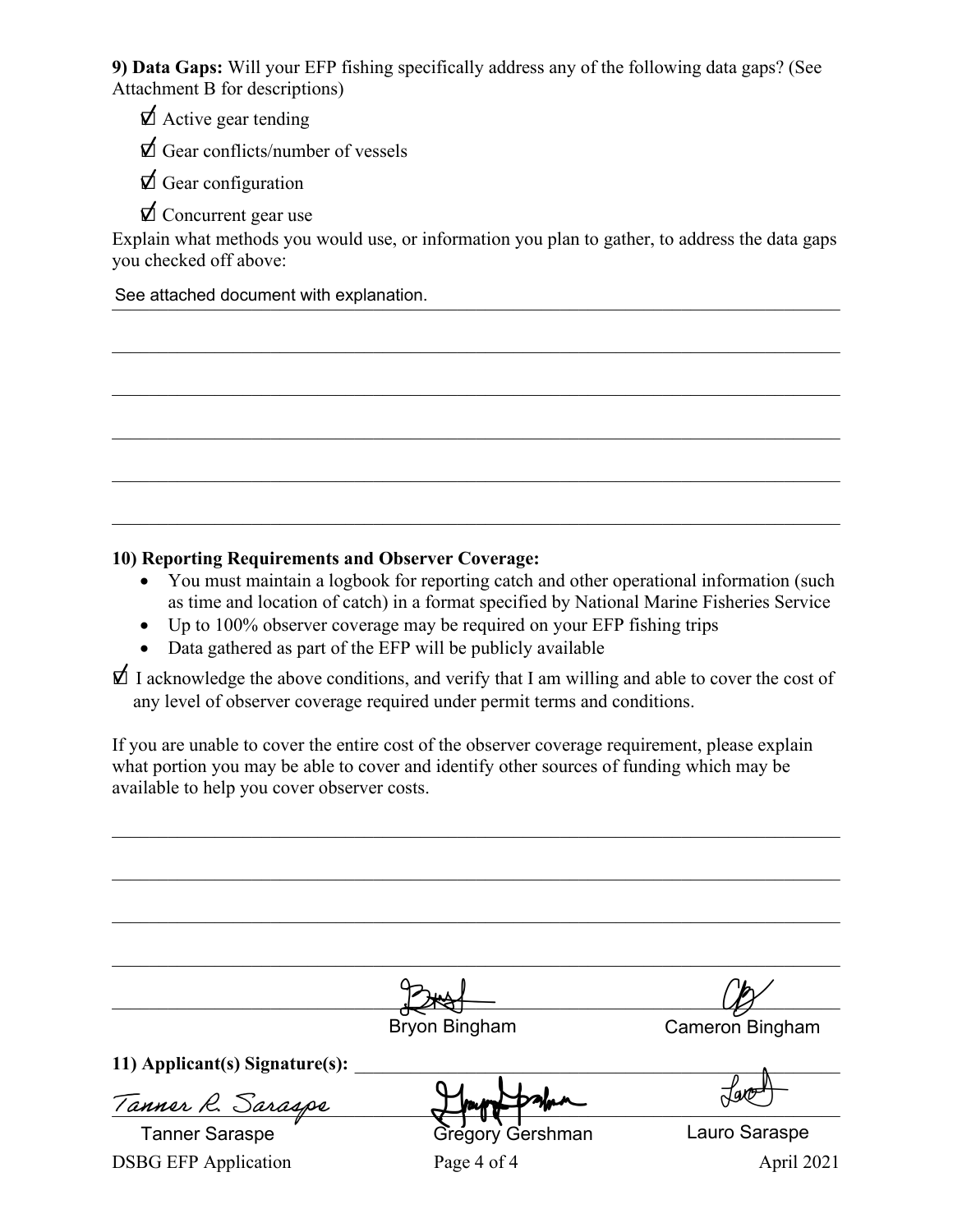Attachments:

Page 2. Applicants (Continued)

Page 3. Data Gaps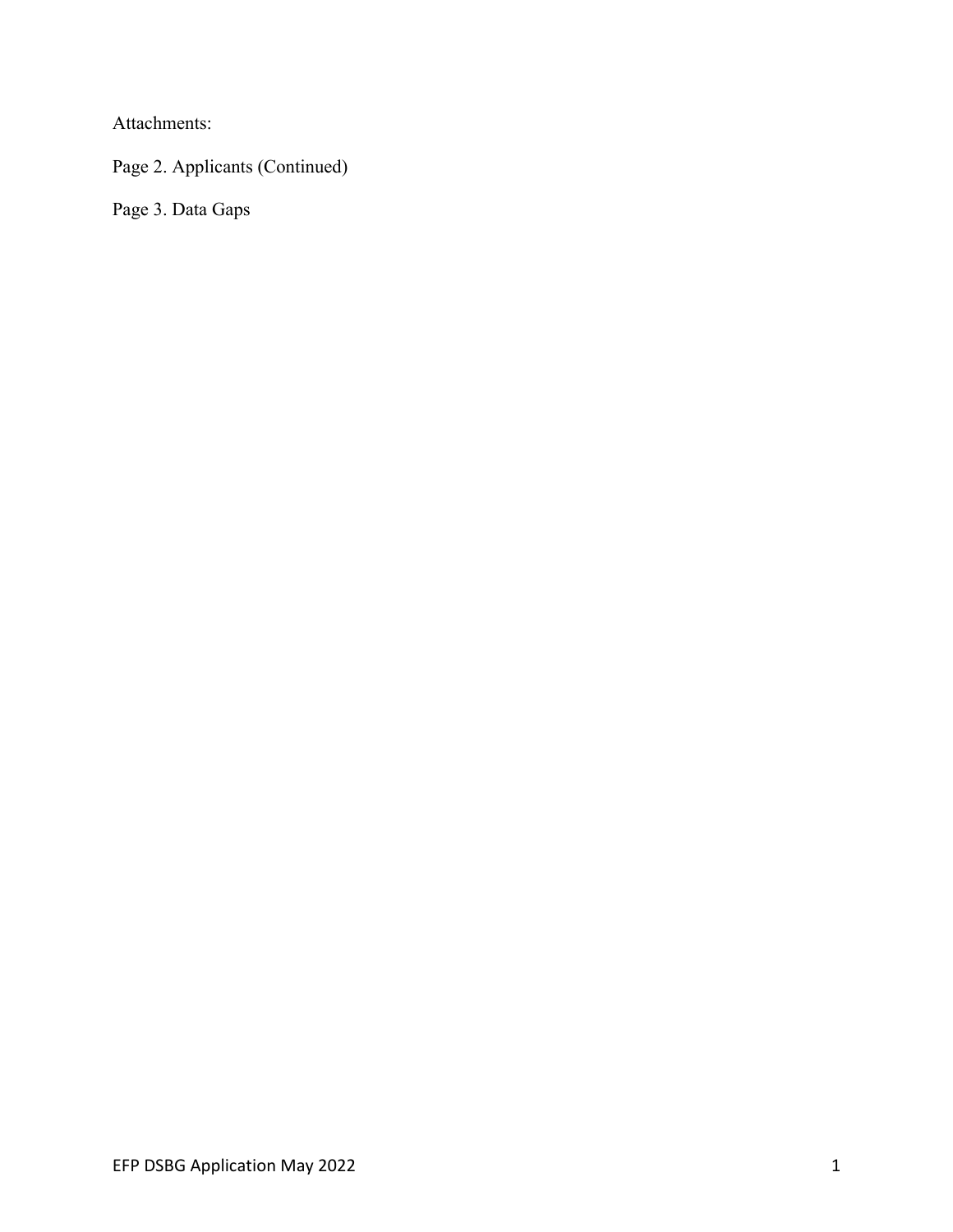### Applicants (Continued).

### Name: **Tanner Saraspe** Phone No: (858)401-0445

- a. Email: tanner@saraspeseafoods.com
- b. Address: 4207 Quapaw Ave. San Diego, CA 92117
- c. Commercial Fishing Permits Held: Commercial Fishing License, Ocean Enhancement, Commercial Fish Business License (Multifunction)
- d. Any history of current/pending state or federal violations any commercial fishery? **T**Yes

 $\nabla$ No

e. Commercial Fishing Experience:

DSBG: 0 SWF Harpoon: 2 years, granddaughter & daughter to commercial fishermen Hook & Line other species: 6 years, crew

### Name: **Cameron Bingham** Phone No: (858)531-9031

- a. Email: camerons.bingham@gmail.com
- b. Address:
- c. Commercial Fishing Permits Held: N/A
- d. Any history of current/pending state or federal violations any commercial fishery? Yes

 $\nabla$ No

e. Commercial Fishing Experience:

DSBG: 0

SWF: 4 years hook & line on 6 pack charter vessel operation Other: 20 years fishing international waters on the largest privately held fishing vessel in San Diego, Captain's license since 2018

### Name: **Bryon Bingham** Phone No: (858)204-6287

- a. Email: bryonbingham1@gmail.com
- b. Address: 4812 Viane Way, San Diego, CA 92110
- c. Commercial Fishing Permits Held: Commercial Fishing License
- d. Any history of current/pending state or federal violations any commercial fishery? Yes

 $\nabla$ No

e. Commercial Fishing Experience:

DSBG: 0

SWF: 4 years crewmember on drift gillnet swordfish boat in San Diego Other: 200 ton Captain's License since 1994, AB unlimited Seamen.